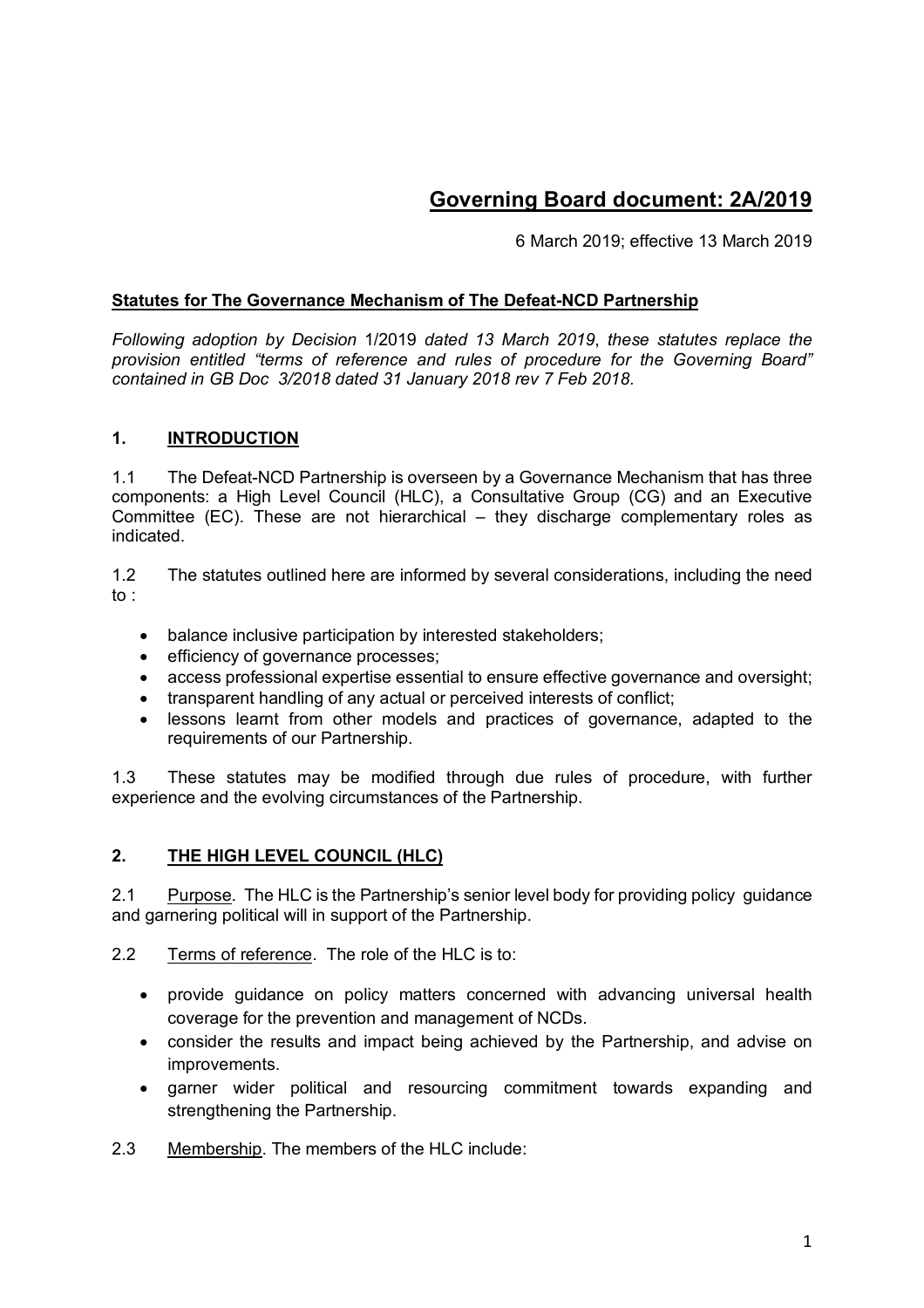- representatives at the level of minister or permanent secretary or above of countries contributing financial resources at the minimum set level, and countries that are conducting programmes under the framework of the Partnership.
- representatives at the level of chief executive officer or above of private sector companies and other non-governmental entities contributing financial resources at the minimum set level.
- A representative of the World Health Organisation at the level of assistant director general or above.
- Other high-level representatives, at equivalent rank, of key partner organisations or eminent personalities whose involvement would enhance the work of the Partnership.
- The chief executive officer of the Partnership is in attendance, ex officio as secretary, to facilitate the functioning of the HLC.

2.4 Chair. The HLC is chaired by a government representative of a financial contributor or programme country at the level of minister, or above. S/he is selected by general consensus of the HLC, and serves for one-year renewable periods.

2.5 Frequency. The HLC meets face to face once a year – most likely around the time of the World Health Assembly in May.

2.6 Size. There is no limit to numbers of HLC members.

2.7 Delegation. Where the principal member of the HLC is unable attend a meeting, his/her designated representative may attend the HLC as a speaking observer.

2.8 Convening. The HLC may be convened by request of its chair, or by request from the chair of the Executive Committee or by request from the Partnership's chief executive. The normal period of notice for a face to face meeting of the HLC is two months with the agenda and supporting documents made available to members at least one month in advance. The record of discussions and recommendations are circulated within one month.

2.9 Electronic working. Discussions would normally be held and recommendations made at a regularly-convened face to face meeting of the HLC. However, for the efficient discharge of the Partnership's business, necessary discussions may also be conducted by teleconference and recommendations made by email. Electronic communications normally require two weeks' notice and conclusions, if reached electronically, are deemed to have been made in Geneva.

2.10 Decision-making. The HLC works through general consensus when making observations and offering recommendations. These are required to be presented by the Partnership's chief executive officer via the chair of the Executive Committee for its formal consideration.

# **3 THE CONSULTATIVE GROUP (CG)**

3.1 Purpose. The CG provides the forum that reflects stakeholders and constituencies that are relevant to NCDs and that are also providing financial, technical and other practical support to the Partnership. These include donor governments/public sector/intergovernmental bodies,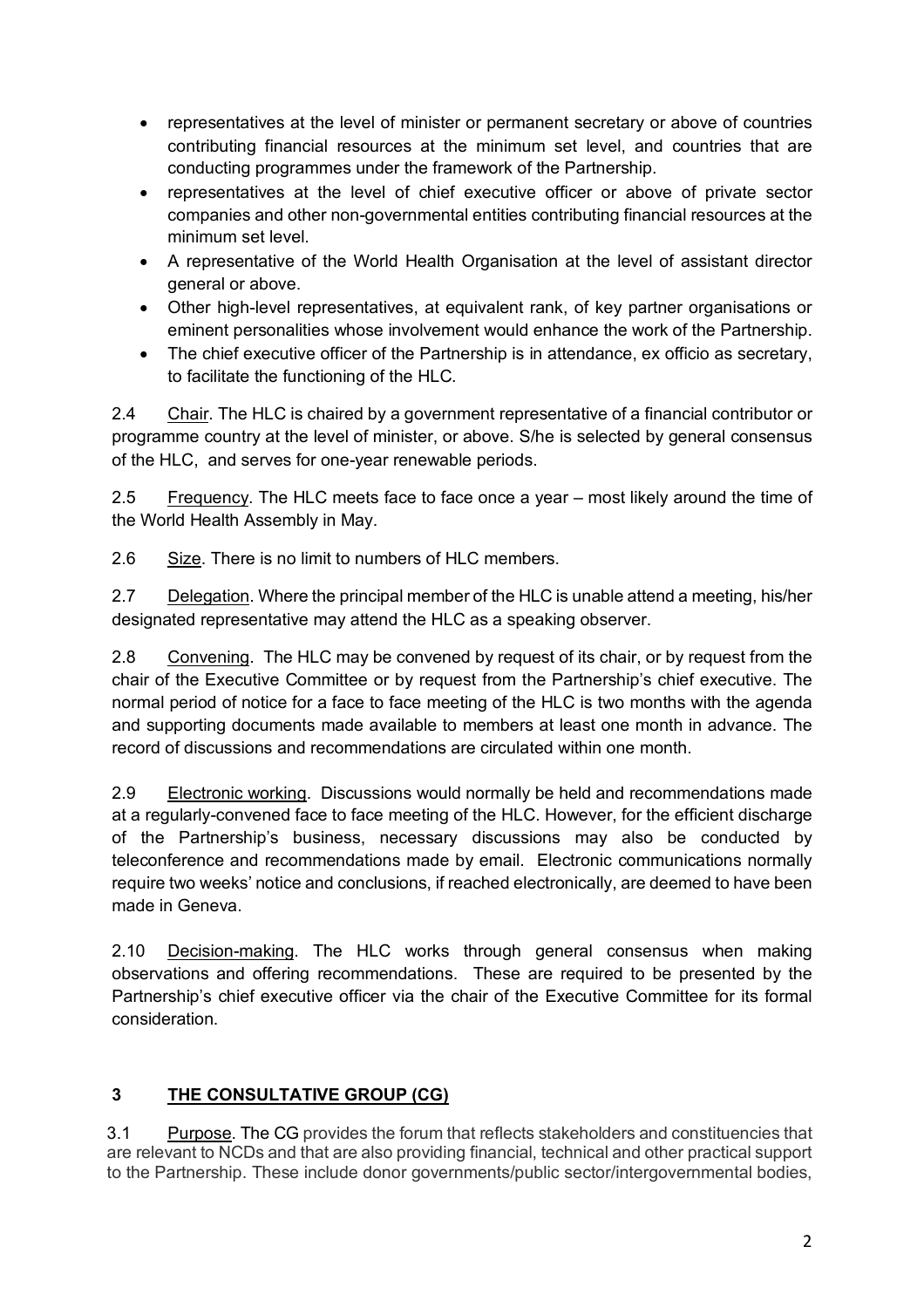civil society and groups representing people with NCDs, international agencies, philanthropies, research and academia, private business sector, and those with other specialist expertise deemed to be relevant and useful. Membership is subject to management of conflicts of interest.

3.2 Terms of reference. The role of the CG is to:

- Act as sounding board for the chief executive and advise on the Partnership's policies and strategies from technical, scientific, and organisational perspectives.
- catalyse and exchange learning and best practices among the members of the Partnership, in support of the objectives of the Partnership.
- review the Partnership's results and impact, and advise on improvements.
- Constitute subgroups as needed to work on specific issues and provide advice accordingly.
- communicate, advocate and make other appropriate representations to promote and advance the Partnership.
- make best possible efforts to mobilise resources for the work of the Partnership.

3.3 Membership. The members of the CG include:

- representatives of the governments of countries contributing the minimum set financial contribution to the Partnership.
- representatives of private sector companies and non-governmental entities contributing the minimum set financial contribution to the Partnership.
- representatives of programme governments who are in active joint programming work with the Partnership.
- representatives of other organisations who are in active joint programming work with the Partnership.
- representatives of other key institutions or expert individuals whose involvement enhances the work of the Partnership.
- the chief executive officer of the Partnership is in attendance, ex officio, and acts as secretary to the CG.

3.4 Chair. The chair of the Executive Committee will also normally be the chair of the CG and s/he may appoint a vice chair and other officers as required for the conduct of CG meetings.

3.5 Frequency. The CG meets twice a year, one of which is face to face and the other by teleconference.

3.6 Size. There is no limit to numbers of CG members.

3.7 Delegation. Where the principal member of the CG is unable attend a meeting, his/her designated representative may attend the CG as a speaking observer.

3.8 Convening. The CG may be convened by request of its chair/chair of Executive Committee or by request from the Partnership's chief executive officer. The normal period of notice for a face to face meeting of the CG is one month with the agenda and supporting documents made available to members at least two weeks in advance. The record of discussions and recommendations are circulated within one month.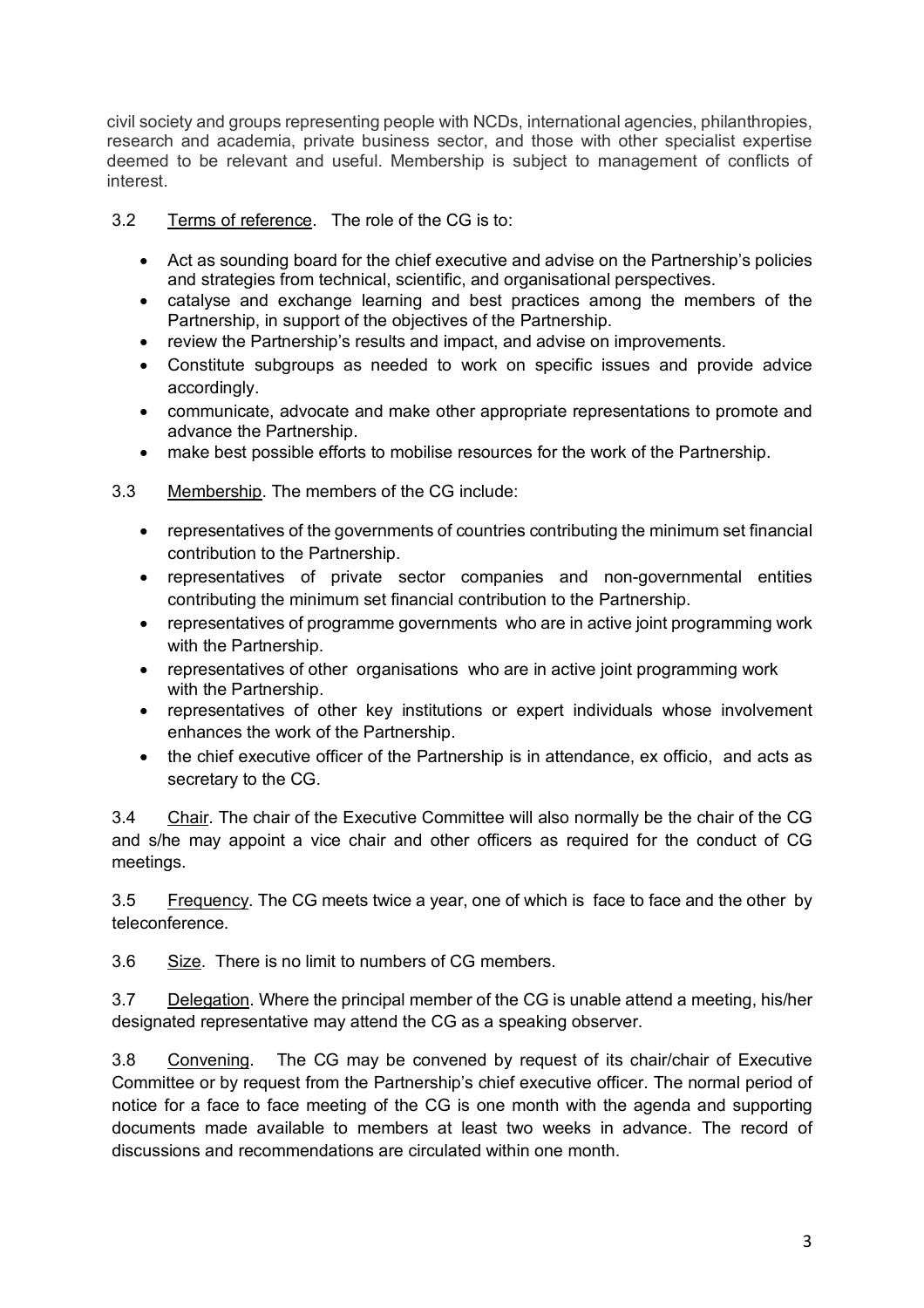3.9 Electronic working. Discussions would normally be held and recommendations made at a normally-convened meeting of the CG. However, for the efficient discharge of the Partnership's business, necessary discussions may also be conducted by teleconference and recommendations made by email. Electronic communications normally require two weeks' notice and conclusions, if reached electronically, are deemed to have been made in Geneva.

3.10 Decision-making. The CG works through general consensus when making observations and offering recommendations. These are required to be presented by the Partnership's chief executive officer via the chair to the Executive Committee for its formal consideration.

# **4 THE EXECUTIVE COMMITTEE (EC)**

4.1 Purpose. The EC is charged with the decisive responsibility to govern the Defeat-NCD Partnership and discharge the obligations inherent in this function, taking cognisance of the rules and regulations of the United Nations agency that is hosting the Partnership Secretariat and which have been incorporated into the hosting terms agreement.

4.2 Terms of reference. The role of the EC is to:

- formally consider the advice and recommendations made by the High-Level Council and the Consultative Group and, conversely, formally request those bodies for their consideration and advice on identified issues.
- make formal decisions on the policies and strategies that commit the resources of the Partnership.
- consider and approve the hosting terms agreement with the hosting agency.
- set the minimum level of financial contributions for membership of the High Level Council and Consultative Group, and consider and approve the other CG members that are invited or appointed.
- play an active lead role in identifying the chief executive and, through the chair, provide appraisal and functional supervision of the chief executive.
- decide on the level of authority delegated to the chief executive for conducting the programmes and operations of the Partnership.
- act as a sounding board for the chief executive, and advise and support him/her as appropriate.
- review and endorse the periodic workplans and budgets of the Partnership including the Secretariat, and monitor performance and progress on the delivery of the Partnership's strategies and objectives.
- provide, via the chief executive officer, accountability to donors and other stakeholders in the Partnership.
- establish "rules of engagement" with the private business sector based on the principles of the United Nations Global Compact.
- identify and manage/mitigate any risks strategic, operational, and reputational.
- formally consider the reports of evaluations and audits carried out in relation to the Partnership.
- consider and investigate any complaints that the chair decides as meriting attention.
- update the statutes of the governance mechanism of the Partnership as necessitated by changing circumstances.
- facilitated by the Partnership Secretariat and in consultation with relevant components of the Governance Mechanism, promulgate their applicable rules of procedure if the provisions contained in these statutes require elaboration.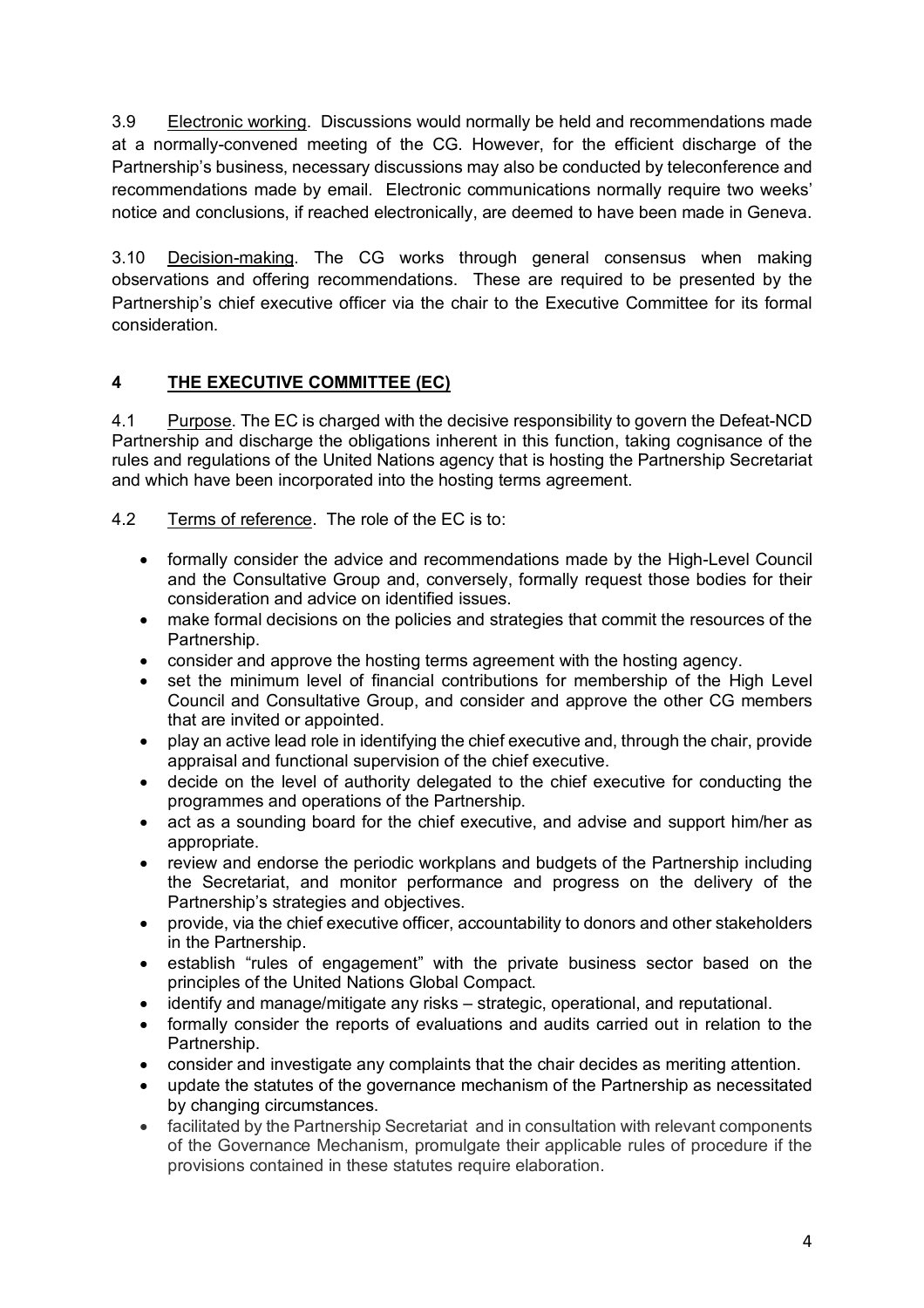4.3 Membership. The core voting members of the EC serve in their personal capacities and are individuals of proven integrity with no competitive self-interest in the work of the Partnership. They must also have established professional competence and track record in one or more of these areas:

- financial and private sector expertise
- legal expertise
- person living with an NCD and personally experienced in the issues faced by people living with NCDs.
- expertise in an area relevant to health, social or economic development or humanitarian action
- special policy, political, diplomatic, innovation, or managerial expertise deemed essential for the functioning of the Partnership

Ex-officio member attendees include

- a representative of the World Health Organisation (ex officio)
- the chief executive officer of the Partnership (ex officio and non-voting), and acting as secretary to the EC.
- a representative of the agency hosting the Partnership (ex officio, non-voting and attending for relevant sessions concerned with hosting issues)

4.4 Chair and other officers. The EC selects, through consensus among its core voting members, its own chair, vice chair, and treasurer, for renewable three-year terms. The chief executive officer acts as secretary to the EC and may designate Secretariat staff to provide support in that function.

4.5 Frequency. The EC meets every four months including at least one face-to-face meeting with the others being conducted by teleconference as required.

4.6 Size. There are a minimum of 5 and a maximum of 7 core voting members of the EC. Core voting candidate members are subject to due diligence and vetting processes before appointment.

4.7 Appointment. At its start, the EC will be constituted by nominated members with nominations submitted to the Secretariat. Subsequently, whenever a vacancy occurs, there will be an open, public call via the website and social media of the Partnership for nominations. After diligence by the Secretariat to confirm eligibility, the nominees will be reviewed by the Chair and put to the full EC for their endorsement or selection if there are multiple nominations for the same vacancy.

4.8 Quorum. The quorum for decision making will be at least 4 core voting members present or, if absent, registering their position electronically in writing within 3 days of a formally convened meeting. Decision making is normally by consensus but if required voting may take place with a decision deemed to have been made if 4 core voting members are in favour.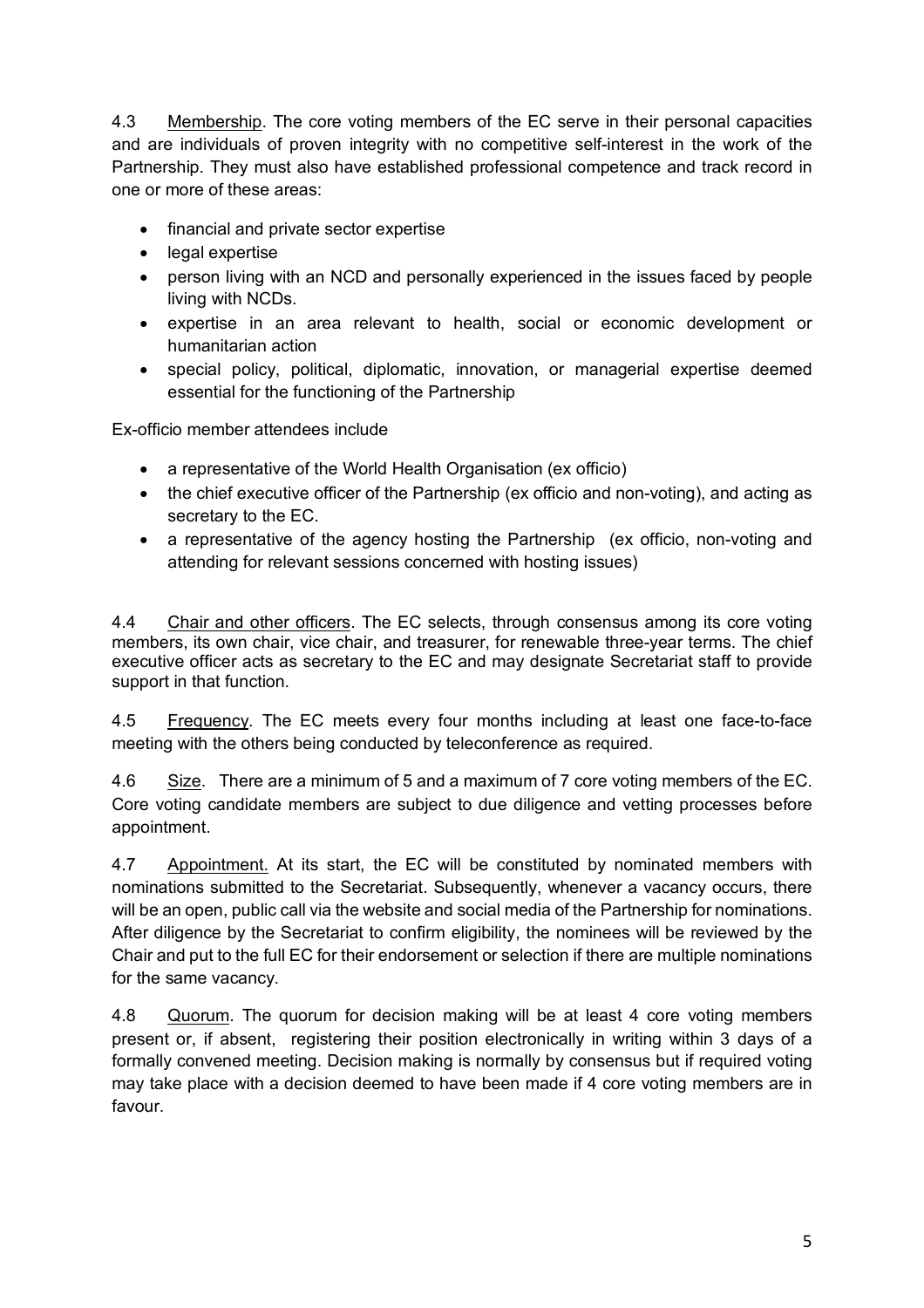4.9 Delegation. The authority of a core voting member cannot be delegated. No substitutions are permitted if the core member is unable to attend but his/her representative may attend as a speaking observer.

4.10 Convening. The EC is deemed to be in permanent session so that the Partnership is under continuous governance. However, for collective discussion, the EC may be normally convened by request of its chair or by request from the Partnership's chief executive officer. The normal period of notice would be one week with the agenda and supporting documents made available to members at least three days in advance. The record of discussions and recommendations are circulated within one week.

4.11 Electronic working. Discussions may be held and decisions made at a normallyconvened meeting of the EC or through electronic exchange. Decisions would normally require one week notice and, if reached electronically, are deemed to have been made in Geneva.

4.12 Emergencies and special circumstances. In the case of an emergency where an immediate response or measure is required to protect the interests or activities of the Partnership, the chair (or vice chair in his/her absence) and the chief executive officer acting together may jointly take necessary decisions. Such decisions should be communicated as soon as feasible electronically to the full core voting EC membership for endorsement.

4.13 Extraordinary meeting. An extraordinary meeting of the EC may also be convened by the chair at any time at his or her own initiative or at request from the chief executive. If the chair or /and chief executive officer refuse such a request, an extraordinary meeting may still be convened if at least 4 core voting members so demand. Extraordinary meetings are required to give 3 working days' notice.

# **5. GENERALLY APPLICABLE CONSIDERATIONS**

5.1 Equity. The Partnership is committed to the principle of gender equality and wider inclusiveness in terms of ability, personal orientation, and geographical diversity. The Governance Mechanism strives towards equitable representation in its own internal structure.

5.2 Conflict of interest. All Governance Mechanism members, while discharging their commitments as members, recognise their personal and professional duty to serve the best interests of the Partnership with due objectivity and integrity. Based on best governance practices in the international agency arena, a code of conduct will be developed for CG and EC members that they are expected to sign, as well as a register of relevant interests, to provide for transparency and the full disclosure of any actual or perceived conflicts of interest. Declarations of interest would be required to be signed on an annual basis and generally abide by the Defeat-NCD Partnership declaration of interest policy. The provisions of the United Nations Global Compact apply to all members. A system for managing any possible conflicts of interest will be developed, for example, by relevant members being recused from discussion and decision-making on particular issues if that is appropriate.

5.3. Remuneration. All members serve voluntarily and may not be remunerated by the Partnership for their time or effort while performing their duties as Governance Mechanism members. They may reclaim travel expenses incurred on behalf of the Partnership and according to its travel policies, unless they decide to waive this or if these cannot be reasonably covered from their own professional or personal resources. Those eligible for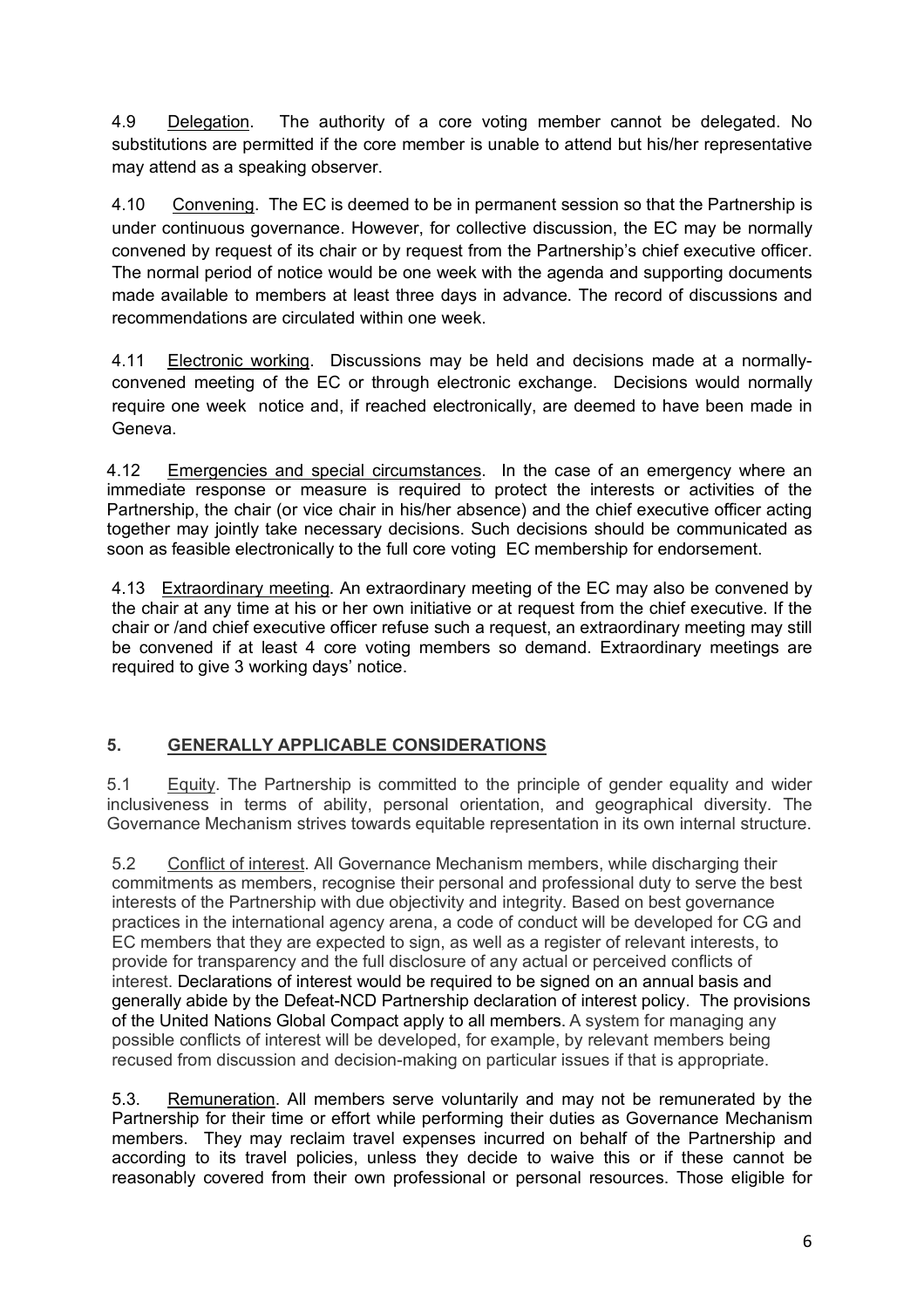reimbursement would normally be based in low- or-middle-income countries or may be other individuals invited specifically for their expertise and whose institutions (if any) are unable to sponsor them. Any such reimbursement would cover the most economical appropriate mode of travel and accommodation, and also depends on resources available to the Partnership Secretariat, and its obligations to ensure prudent and efficient use of resources.

## **6. COMPLEMENTING MECHANISMS**

6.1 The High Level Council, the Consultative Group, and the Executive Committee are the formal mechanisms of the Partnership's Governance Mechanism. In addition, the Partnership has two representative and information sharing or consultation mechanisms as below.

6.2 Honorary President(s) and Special Envoys. These are highly-distinguished individuals appointed by the Executive Committee to represent the Partnership for short- or long-term periods of time to discharge agreed representative, protocol, diplomacy, or advocacy functions. They have no financial or decision-making authority. Goodwill Ambassadors donate their time and will not be paid a salary. They may be given travel and daily subsistence allowances when they are travelling on behalf of the Partnership, though where possible they should ideally cover their own costs. When reimbursed, Goodwill Ambassadors will be entitled to the standard of travel and daily subsistence allowance normally accorded to EC Members.

6.3 Geneva "Friends of Defeat-NCD Ambassadors Group". These are members of the diplomatic corps in Geneva representing countries and international groupings of countries that are current or future stakeholders in the Defeat-NCD Partnership. They are brought together for briefings and consultations by the chief executive officer as required.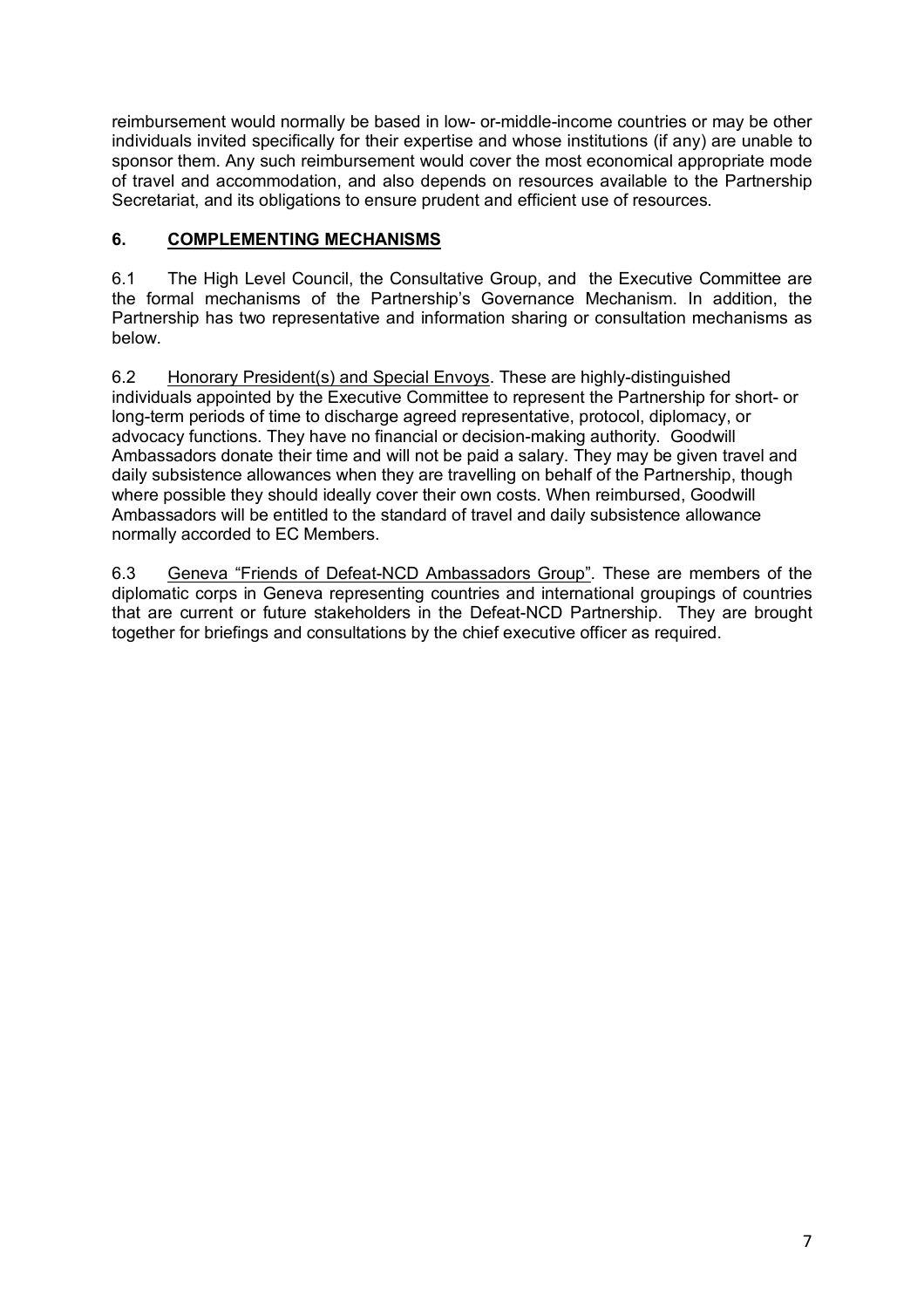# **The Defeat-NCD Partnership**

#### **Executive Committee members**

#### **wef 13 March 2019**

#### **Mr Hirak Biswas**

Mr Biswas is an innovator and brings cutting-edge expertise in financial services and new financial technologies. He has majored in finance and economics, graduating magna cum laude from New York University's Stern School of Business.

He is currently senior partner and head of product and development at Liquidity Edge, where he has led the effort to create a new market structure, product development and business expansion.

Mr Biswas is also the chief operating officer of a virtual reality company, Trinity VR with innovative uses in several sectors. Over past years, he has combined his strong macroeconomic knowledge, deep understanding of technology and strong industry relationships to build several successful and trusted businesses. In his more recent roles, he was the head of US Treasury Trading at Credit Suisse and a senior portfolio manager at Brevan Howard, one of the world's largest hedge funds. He has worked earlier in trading capacities at Deutsche Bank, Barclays Capital and Morgan Stanley.

He is also a serial entrepreneur investing in start-ups. He is an active supporter of various charities including the Big Brother Big Sister Program, and The Impact Network which uses technology to build better schools in Africa.

Mr Biswas is based in New York City.

#### **Mr Ashraf El Nour**

Mr El Nour has extensive experience with multilateral co-operation in international development and humanitarianism. He holds a master's degree in political science from Aligarh Muslim University.

He is currently the director of the International Organization for Migration (IOM) office to the United Nations in New York. He has 25 years of experience in diverse positions at both headquarters and field level, working on policy development as well as crisis management and post conflict recovery.

Mr. El Nour has served in various senior IOM roles in the different regions of Africa and at headquarters in Geneva. He has also worked with the United Nations Development Programme (UNDP) as a senior recovery adviser at the Bureau for Crisis Prevention and Recovery. Born and educated in Sudan, he started his career at CARE International and was later with the UN Peace Mission in Mozambique.

Mr El Nour is based in New York City.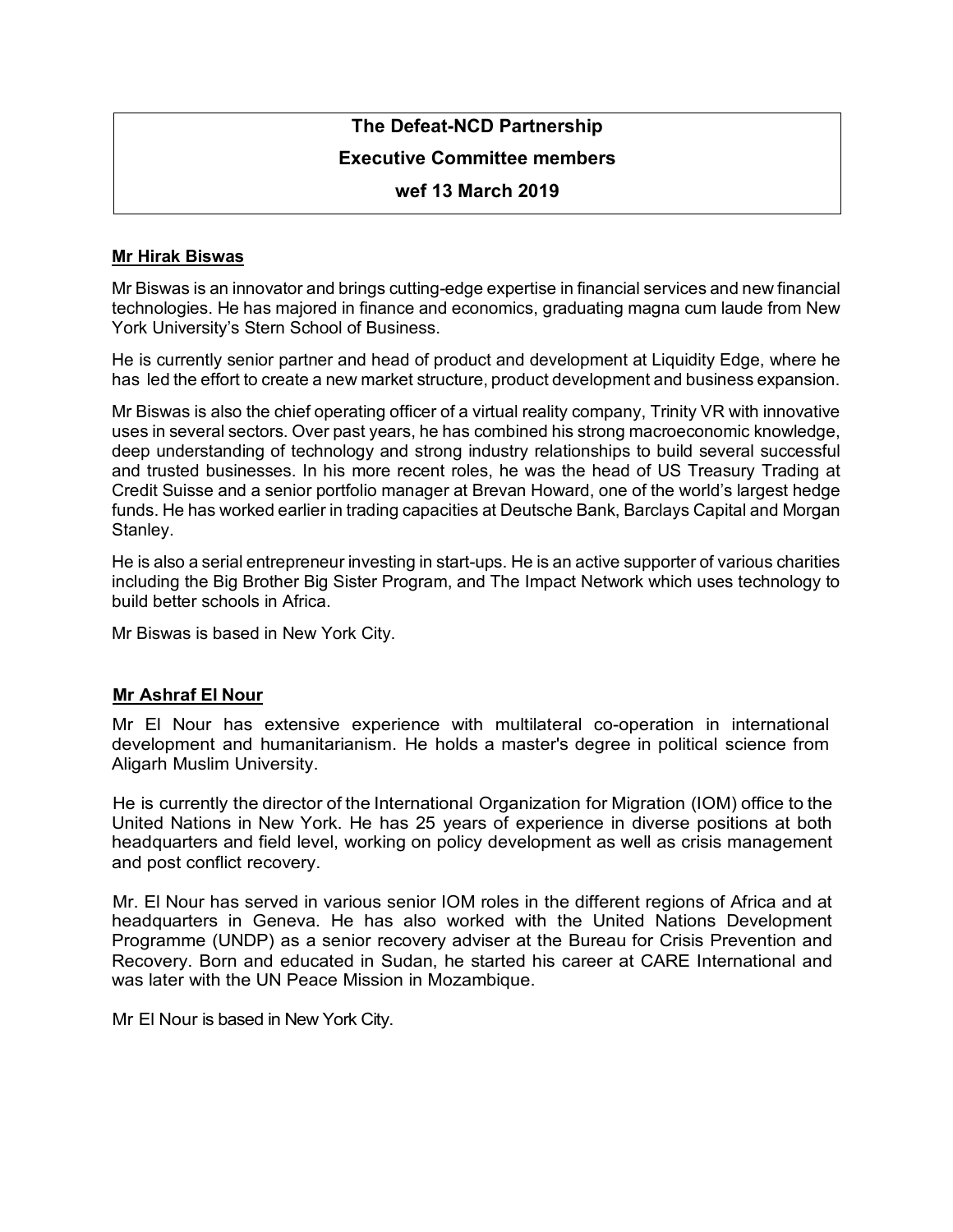#### **Dr James Hospedales (Chair)**

Dr Hospedales is a senior public health specialist with strong expertise in the prevention and management of noncommunicable diseases (NCDs). He graduated with honours in medicine from the University of the West Indies, and has a master's degree in community medicine from the London School of Hygiene and Tropical Medicine.

He is currently executive director of the Caribbean Public Health Agency. Previously he was director of the Caribbean Epidemiology Centre and a member of the Caribbean Commission on Health and Development. He was an epidemic intelligence service officer with the US Centers for Disease Control, an epidemiologist at CAREC, and worked for several years in public health for the UK National Health Service.

Earlier in his career, Dr Hospedales was responsible for the Pan American Health Organization (PAHO) programme for the prevention and control of NCDs. He pioneered the Pan American Forum for Action on NCDs, which brings together governments, civil society, academia and business. He has championed civil society involvement to improve health, catalysed the formation of the Healthy Caribbean Coalition and a partnership with the Caribbean tourism industry to improve health, safety and environment conditions.

He is a fellow of the UK Faculty of Public Health, and an accredited partnership broker with the Partnering Institute of the UK. He has published more than 60 papers and reports.

Dr. Hospedales is based in Port of Spain.

#### **Ms Sanae Karmass**

Ms Karmass brings strong expertise in public and corporate communications. She also has a master's in crisis analysis and humanitarian action.

She is currently operations manager for The Talent Factory. Coming from a French-Moroccan background, she brings more than a decade of experience working in humanitarian affairs and human rights, including with Médecins Sans Frontières and the Global Alliance Against Female Genital Mutilation. She was also at the Al Jazeera Human Rights Center and the Geneva Global Media Center, whereshe worked with journalists and human rights activists.

Her fundraising experience has included mobilising traditional and non-traditional funding for UNICEF (from businesses and the private sector) and Islamic Relief (health-related programmes). As head of the NGO "En route contre l'exclusion" she was in charge of planning, funding and monitoring multiple ongoing projects which specialised in minimising the impact of social exclusion in India and Argentina.

Ms Karmass is based in Doha.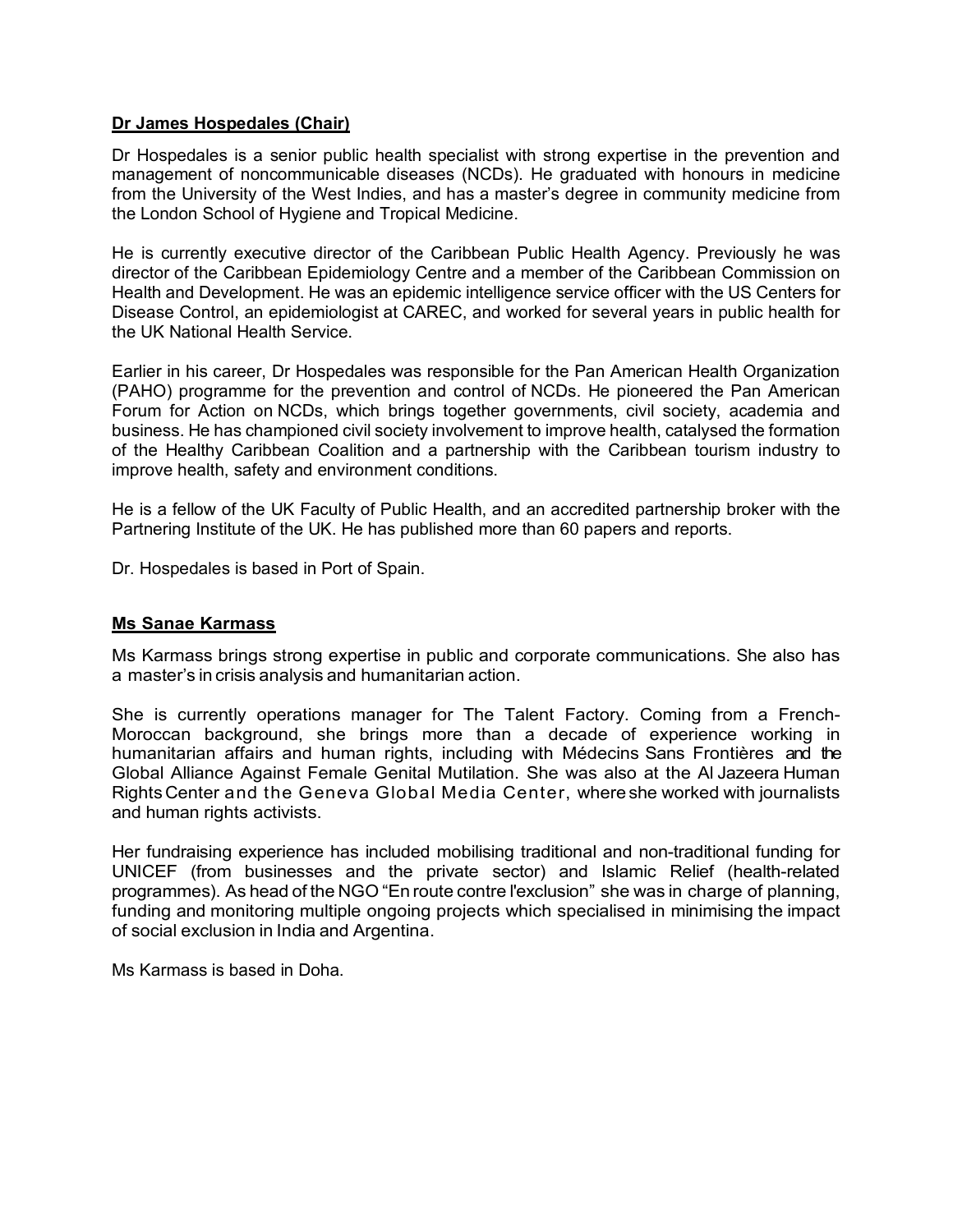#### **Mr Uday Khemka**

Mr Khemka is an investor, entrepreneur, and philanthropist. He was educated at Eton College and Cambridge University, and received an MBA with distinction from Harvard Business School (Baker Scholar).

He is currently vice-chairman of the SUN Group of Companies, a diversified family-owned, investment and industrial group with activities in varied emerging markets. He was responsible for establishing the investment management activities of the group and also leads its new energy activities. Previously, he also co-chaired the Clean Energy Finance Forum (CEFF) jointly established by Prime Minister Modi and President Obama to catalyse investment towards India's clean energy target for 2022. Earlier, Mr Khemka has worked at Credit Suisse, First Boston and Morgan Stanley in London and New York.

He has built-up several philanthropic foundations including the Nabha Foundation and the Nand & Jeet Khemka Foundation. In addition, his community interests include his chairmanship of Youthreach, that seeks to harness the power of the private sector to empower charitable and NGO organisations.

Mr Khemka was elected a Young Global Leader at the World Economic Forum in Davos. He is on the Board of Governors of the Indian School of Business, the Public Health Foundation of India and of the Climate Group in India.

Mr Khemka in based in London.

#### **Mr Mohan Murti**

Mr Murti is an experienced business development manager. With degrees in both law and science, Mr Murti also earned a master's in industrial relations and personnel management.

Currently he is the managing director for Reliance Europe. He has over 37 years of international business experience.

He is a frequent guest lecturer at European management schools and a frequent op-ed columnist. His expertise lies in market entry strategies. He is also a cross-cultural trainer in aspects of doing business. His further specialized knowledge covers mergers and acquisitions, joint ventures, legal contract negotiations, foreign direct investments and technical collaborations.

Mr Murti is based in Frankfurt.

#### **Ms Lavanya Rama Iyer**

Ms Rama Iyer is a lawyer. She has a law degree from the University of Kent at Canterbury, and an MSc in Sustainability from the University of Leeds.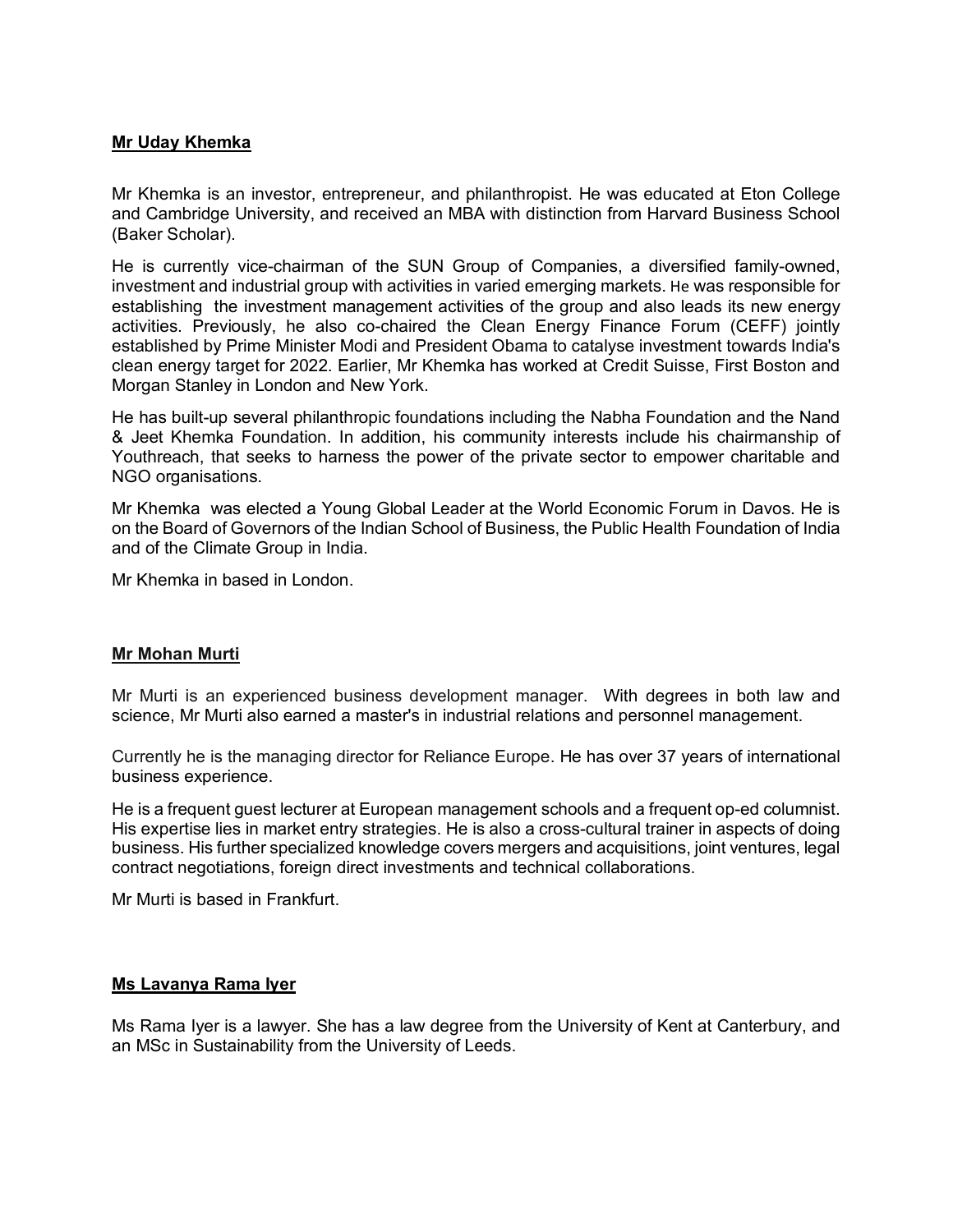She is currently the head of policy and climate change for WWF Malaysia and represents it in the CSO-SDG Alliance and several SDG Task Forces. She has participated in several major high level international forums.

Her other experience includes working with the Malaysian Government and UNDP on preparing Malaysia's climate change report; working at the UN in Geneva on post conflict issues; and practicing law in Malaysia. She has also spoken and presented on sustainable development in forums and panels domestically and internationally.

Ms Rama Iyer is based in Kuala Lumpur.

#### **Dr Mukesh Kapila (Ex officio member and secretary to the Executive Committee)**

Dr Kapila is a senior public and global health specialist. He has medical and postgraduate qualifications in medicine and public health from the Universities of Oxford and London.

He is chief executive of The Defeat-NCD Partnership. He has extensive experience in the policy and practice of international development, global health, diplomacy, disaster and conflict management, human rights and humanitarian affairs. Dr Kapila also holds the position of Professor of Global Health and Humanitarian Affairs, University of Manchester.

Previously, he was undersecretary general at the International Federation of Red Cross and Red Crescent Societies (IFRC). Earlier in his career, Dr Kapila served the United Nations in different roles as special adviser at the UN Mission in Afghanistan, and then special adviser to the United Nations High Commissioner for Human Rights in Geneva. He also had a spell at the World Bank. Subsequently, he led the UN's largest country mission in 2003-4 as the United Nations resident and humanitarian coordinator for the Sudan, before becoming a director at the World Health Organization in Geneva.

Prior to working at the UN, Dr Kapila was at the UK Foreign and Commonwealth Office's Overseas Development Administration (subsequently Department for International Development), initially as a senior health and population adviser and later as the first head of a new Conflict and Humanitarian Affairs Department that he set up.

His earliest career was in clinical medicine, primary health care, and public health in the British National Health Service in Oxford, Cambridge, and London, where he helped set up the UK's first national HIV and AIDS programme at the Health Education Authority, becoming its deputy director.

Other roles have included Chair of Minority Rights Group International, Chair of Nonviolent Peaceforce, and Special Adviser to the 2016 UN World Humanitarian Summit. Awards and honours include a CBE from Queen Elizabeth II, the Global Citizenship Award of the Institute for Global Leadership, the "I Witness!" award for human rights, and a special resolution of the California State Legislature for "lifetime achievements and meritorious service". His memoir "Against a Tide of Evil" was nominated for the CWA's 2013 "Best Non-Fiction Book". His next book is provisionally entitled "The Kindness of Strangers".

Dr Kapila is based in Geneva.